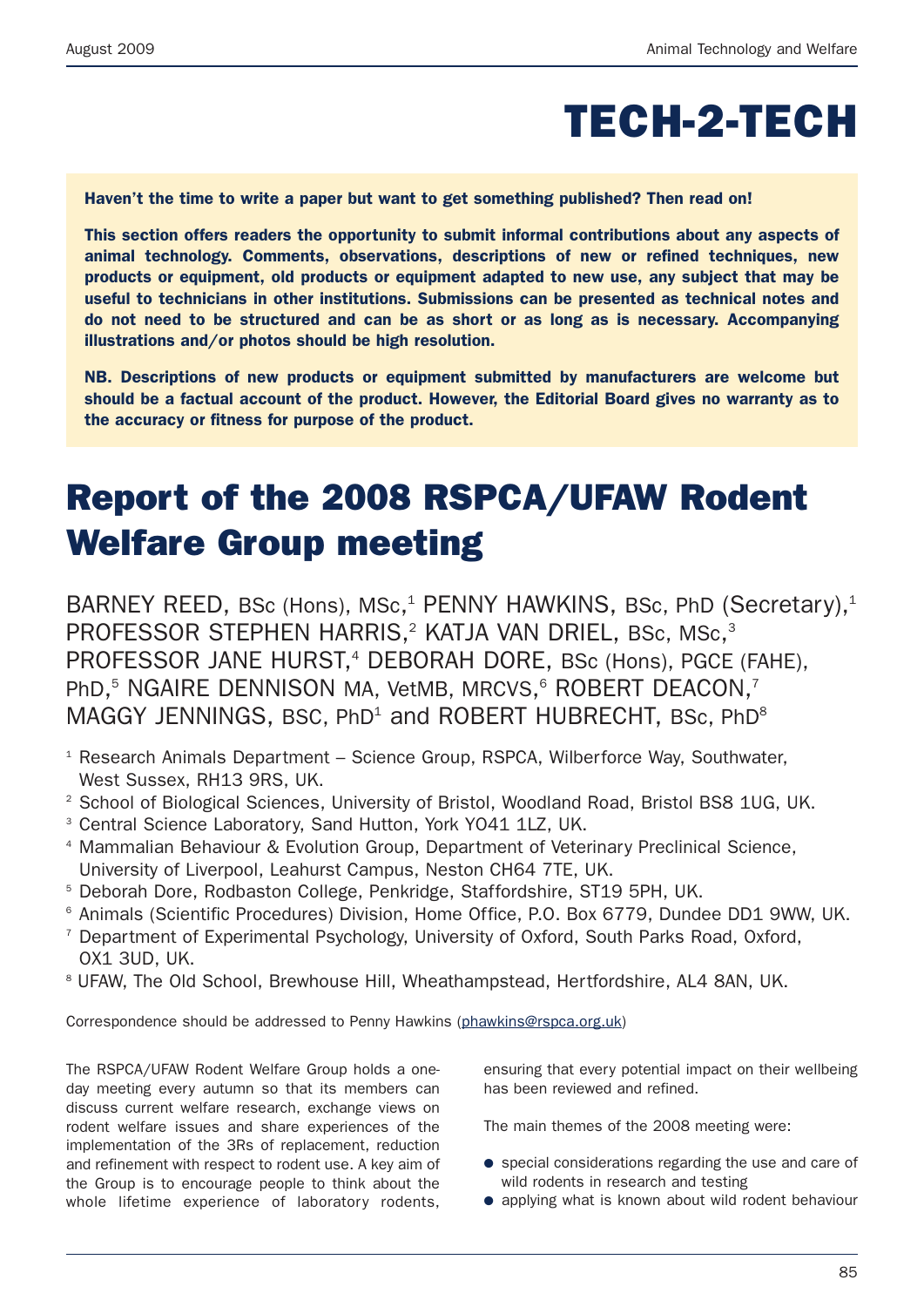to inform the provisions made to safeguard welfare – both for them and for laboratory bred rodents more generally

In addition, there was a discussion session relating to the classification of clinical signs relevant to mild, moderate and substantial suffering in rodents.

# **The behaviour of wild rodents**

### **Stephen Harris**

(University of Bristol, UK)

There are 2277 species of rodent, which account for around 40% of known mammal species. Social systems vary from solitary and nocturnal, to complex and eusocial. Even within a species, behaviour can be highly flexible. The density at which the animals live is a key factor that impacts on behaviour, disease and stress levels.

Relatively few species of rodents are kept in laboratories, the main types being mice (particularly *Mus*), rats (particularly *Rattus*), hamsters, gerbils and guinea pigs. Where these animals have been kept over many generations in captivity, selection pressures have been towards tameness, reduced habitat selection, reduced mate choice, agonistic behaviour, reduced spatial needs, lower breeding success and juvenile characteristics.

For many reasons, wild-living individuals may also be taken into a captive environment. The behaviours of these undomesticated animals can be very different. The most common wild rodents used in British labs are brown rats, house mice and wood mice. Some facts about the natural behaviour of these species follow:

### **Brown rat**

#### *Habitat*

Highly adaptable. There are generally few competing species. Usually dig burrows and may swap these daily. Nests underground. Caches food underground.

### *Social behaviour*

Tend to live in large colonies which are aggregations of smaller units. Each unit has a mating pair or harem that defends the territory around the burrow. At high densities, dominance systems operate, with highranking males and their harems attempting to occupy the most favourable positions and excluding others from food sources.

### *Movement*

The distances travelled depend on food distribution. The longest single journey recorded is 3.3km in a night, but in food stores the average observed has been

around 65 metres. Individuals trot along familiar runs and are seen to amble when searching for food. This species both swims and climbs well.

### *Communication*

Both auditory and olfactory communication are important in a range of social interactions. Sniffing and grooming are also important. Can hear sounds up to 110kHz. Most vocalisations are above 20kHz. May call 50-150 times a minute.

### *Breeding*

Promiscuous mating system. At low densities one male mates with multiple females (polygynous). At high densities there is a tendency towards multiple males mating with multiple females (polygynandry). Females often exhibit post-partum oestrus and pregnancy may be extended when lactating.

### **House mouse**

#### *Habitat*

Not obligate commensal. Habitats range from coral atolls to near Antarctic conditions, deserts and the London underground tube system. Does not compete with wood mouse and is now rare in British rural habitats.

### *Social behaviour*

Very flexible. In commensal situations, home range is small with mixed sex groups of single dominant male, one or more breeding females and variable number of subordinates. In feral situations home range is much larger and difficult to defend so overlap extensively. Densities can exceed 10,000 per 100 cubic metres in ricks.

### *Breeding*

Chemical signals regulate individual female reproductive success. Dominant males deposit many more scent marks than subordinate males or females. Females in same breeding group usually pool litters in communal nest and nurse pups indiscriminately.

### **Wood mouse**

#### *Habitat*

Highly adaptable and opportunistic. Primarily woodland (where they climb trees and bushes) but virtually any rural habitat. Male home ranges extend up to 40,000 square meters. Males may travel long distances during the mating season.

### *Social behaviour*

In winter a loose organisation exists with communal nesting of both sexes.

#### *Breeding*

During the breeding season, males will develop a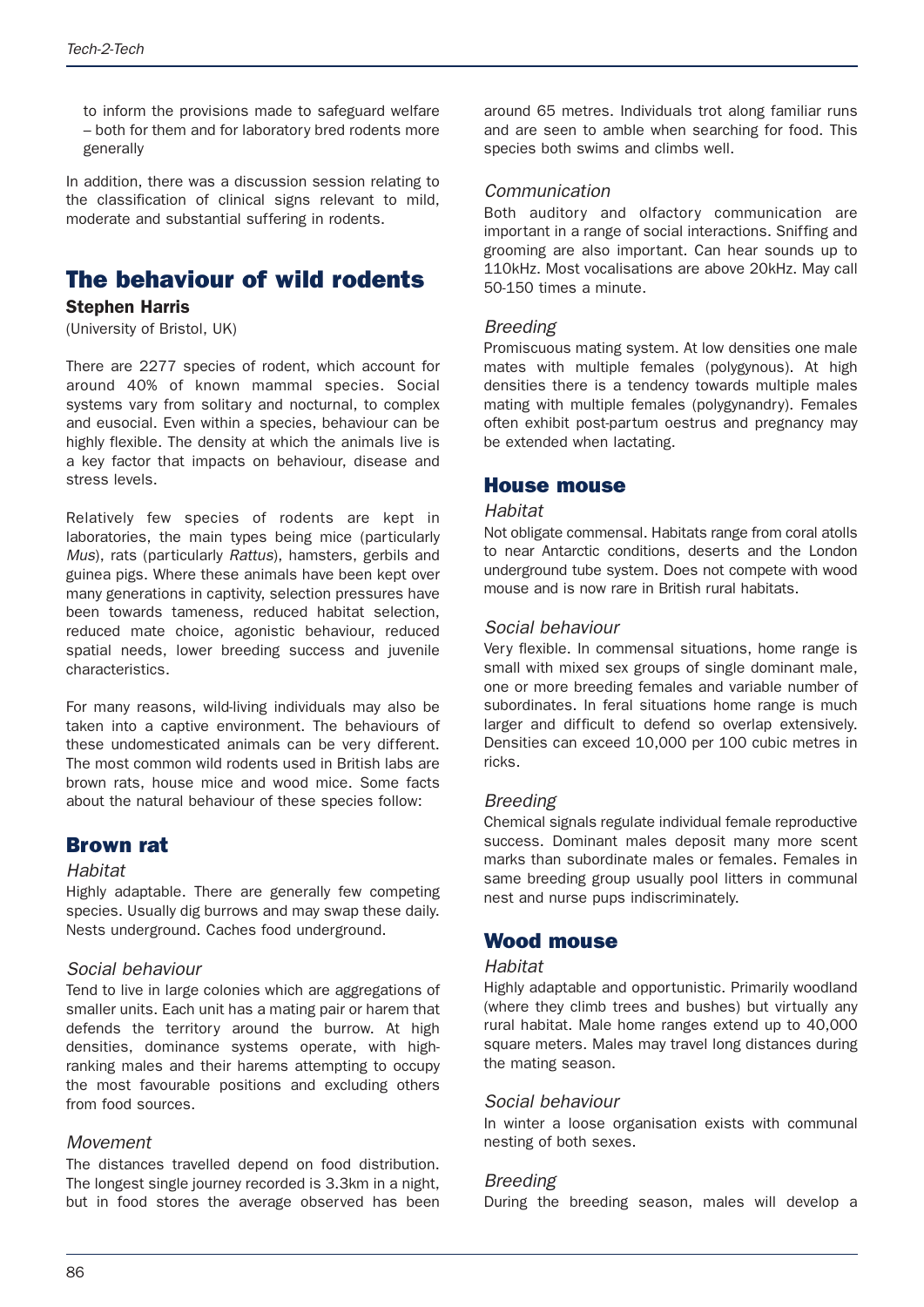dominance hierarchy and will compete to mate polygynously with promiscuous females. This leads to multiple paternity litters.

Black rats, spiny mice, deer mice, yellow-necked mice, harvest mice, bank voles, field voles, water voles, red and grey squirrels, hazel dormice and edible dormice may, for example, also be used. Wild rodents are mainly used in toxicology, behavioural studies (e.g. sperm competition, cognition, scent marking, mate choice, thermoregulation), immunology, parasitology, trapping and immunocontraception studies.

Whether using a rodent taken directly from the wild (or indeed one who is the product of many generations of captive breeding) it is very important to acknowledge that keeping animals in captivity affects both physiology and behaviour. Although behavioural systems of rodents can be very flexible it may be hard to provide long-term housing for most/all species without influencing behaviour. The natural behaviours of the species must be considered (along with the extent to which performance of these behaviours are important to the individual) in order to establish appropriate provisions for their care and welfare.

# **Welfare of wild rodents used in research**

**Katja Van Driel, BSc, MSc**

(Central Science Laboratory, UK)

Compared to housing 'conventional' laboratory rodents, a number of additional issues need to be taken into account when keeping wild rodents in a laboratory. This is important to ensure both the welfare of the animal, and the welfare of the caretaker.

Welfare should be safeguarded right from the beginning of a study, starting with capture from the wild. Both capture and transport to the laboratory are stressful conditions that also carry additional legal requirements under the Animal Welfare Act 2006, the Animals (Scientific Procedures) Act 1986, and others depending on the species.

Once in the laboratory it is important to remember that the animals are entirely dependent on humans for meeting their welfare needs. Suitable housing and environmental factors should be assessed specific to the species. For example, conventional cages used for housing rodents are generally unsuitable for wild rats, and consideration should be given to the climatic conditions in the wild from which the animal was taken (e.g. capture taking place during winter versus summer).

Physical contact between humans and animals should be minimised. As such, pre-planning is essential when

needing to handle wild rodents. Different species require different methods and confident handling is required at all times.

Knowledge of the wild animal's normal behaviour in a captive situation (so not necessarily its normal behaviour in the wild), its appearance, physiological and anatomical characteristics is essential to be able to monitor the animal throughout a study. This is particularly because wild animals especially tend to appear stoic and relatively impassive when in pain or discomfort.



**Figure 1.** Technique used to handle a wild mouse. (Photo: Central Science Laboratory)

Regular monitoring (at least daily) is required, but attention must be given to the psychological effects of handling and a suitable balance of intervention must be found per species and trial.

Finally, where it is deemed inappropriate following completion of the study to release animals back to the wild, a suitable method for euthanasia must be selected involving the minimum amount of pain and distress as well as maximum safety for the caretaker.

In summary, working with wild rodents requires an additional set of skills to those needed when working with conventional laboratory animals, though some handling methods in particular can also be used for conventional rodents.

# **Born to be wild – the consequences for house mouse husbandry and welfare**

### **Jane Hurst**

(University of Liverpool, UK)

The house mouse (*Mus musculus domesticus*) is a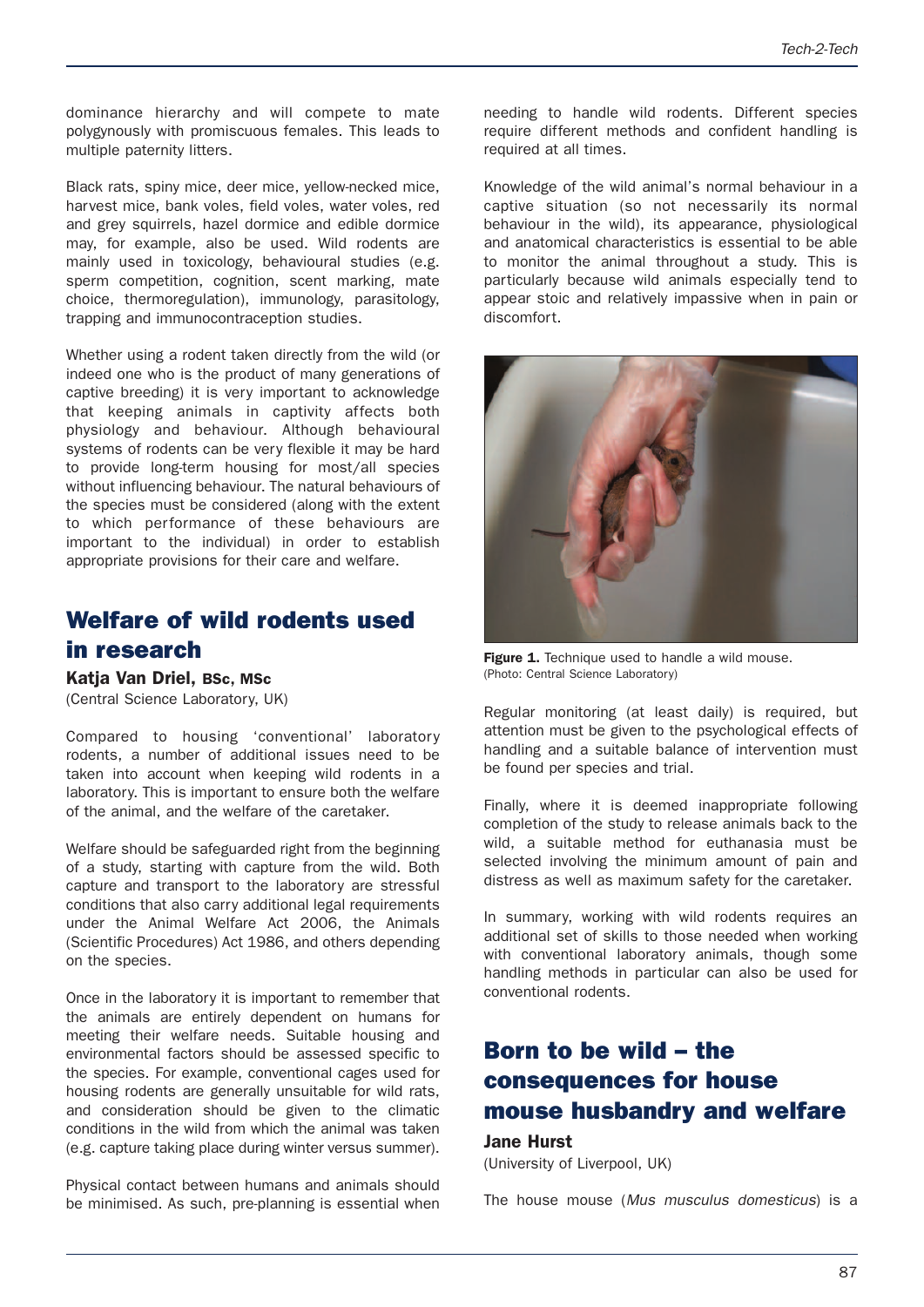human commensal that has adapted to exploit built environments where there are concentrated food resources, and where physical structures provide protection from predators, humans and poor weather conditions. Although highly adaptable to a wide range of physical conditions and diets, their key to survival is to remain hidden and elusive to human capture or other control measures. Lighting and cover are thus extremely important in influencing behaviour and the stress response on encountering people. The amount of space provided in captivity is rather less important than the quality of the space.

# **Lighting**

All mice are nocturnal. This means that both the checking of animals, and many experimental procedures, are better carried out during the normal active dark period if possible. This will require establishments to implement a 'reverse lighting' regime. Observation and handling by humans in this context may be facilitated by the use of dim red lighting.

### **Cover**

As prey animals, shelters and objects to break up open spaces within cages and enclosures are very important to mice and some form of cover should always be provided. The provision of ground cover will considerably increase mouse activity and their use of space. Objects and other vertical surfaces may also be used as pathways. Nest material, tubes (cardboard, transparent acrylic) and shelters (including those that attach to the cage lid where mice can easily be inspected) are very well used (Fig 2).



**Figure 2.** Providing shelter for mice is important. (Photo: Jane Hurst)

### **Human interaction**

Despite generations of captive breeding that have favoured a number of traits associated with domestication, laboratory mice are still not inherently 'tame' to human contact. However, training can have a major effect on reducing stress responses to appropriate handling and other disturbances. It is important to familiarise mice (laboratory or wild) with procedures and new equipment and follow a consistent approach. Should mice 'freeze' or adopt the 'stretch attend' posture, then this is good evidence of anxiety though the considerable reduction in 'panic' behaviour of laboratory mice (compared to wild mice) does not in itself necessarily indicate lowered anxiety.



**Figure 3.** Clear handling tunnel. (Photo: Jane Hurst)

Wild mice should be handled indirectly as much as possible to reduce handling (Fig 3) stress, for example by allowing them to run into clear handling tunnels.

Experience and training have a substantial influence and this is likely to be a major factor underlying variability in behavioural and physiological responses observed in mice both within and between laboratories.

# **Health**

The incidence of parasites and diseases are surprisingly low in captive-bred mice, but lymphocytic choriomeningitis virus (LCMV) is a zoonotic infection that spreads very readily in captivity and requires an effective quarantine and screening programme<sup>1</sup>.

# **Social grouping**

Although well adapted for living in social groups, competition for breeding opportunities frequently leads to injurious or fatal aggression among group-housed males in cages and in most cases males beyond full sexual maturity need to be housed separately when housed in standard laboratory cages.

The derivation of today's populations of laboratory mice from a tiny gene pool has resulted in a subspecies hybrid with extremely reduced genetic variation within and between all of the classical laboratory strains<sup>2</sup>. The consequences for social recognition and competitive behaviour are mostly positive with respect to laboratory welfare and management, but disturbance of a restricted social environment can lead to extreme responses.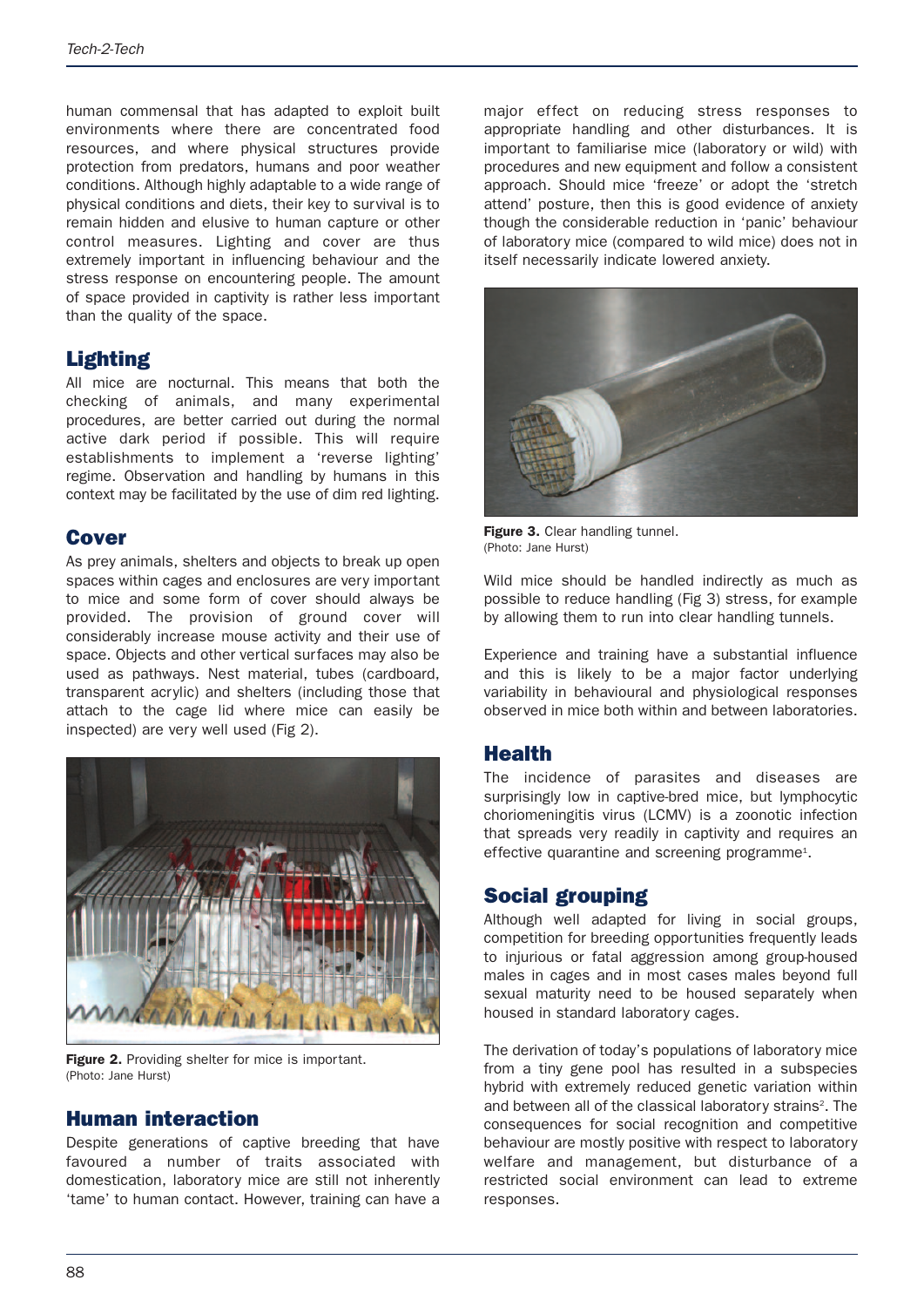Scent is extremely important to mice for learning information about others and is crucial for regulating appropriate social responses<sup>3</sup>. Use of scent allows for rapid recognition of individuals at a distance. To reduce immediate aggressive responses to 'unfamiliar' individuals, caretakers should avoid exposing mice (particularly males) to scents that stimulate competitive responses, and should familiarise them well with unfamiliar scents in the home cage prior to (re)introduction.

As there is also good evidence that mice can detect airborne alarm signals emitted (e.g. during culling), appropriate steps should be taken to negate this (e.g. by isolating animals currently being culled from others).

# **The behaviour and welfare of Egyptian Spiny Mice (Acomys cahirinus) in the domestic environment**

**Deborah Dore, BSc(Hons), PGCE(FAHE), PhD** (Rodbaston College and The University of Wolverhampton, UK)

Some rodent species are taken into captivity by humans as pets or for use in research and testing for example. Welfare can be compromised when a detailed understanding of the animal's physical and behavioural needs is lacking. A study involving 180 Egyptian Spiny Mice (*Acomys cahirinus cahirinus*) provides an example of work being undertaken to investigate one such species of the Muroidea superfamily.

Despite the popularity in many countries for keeping Spiny mice (*Acomys spp.)* as pets, there is still relatively little knowledge available relating to how they can be housed successfully. This study aims to help determine the appropriate housing, diet and social grouping necessary to maintain a good standard of care and welfare.

### **Physical environment**

Glass aquarium tanks, with a minimum height of 45cms, were used successfully to house this species during the study. Tanks had a secure ventilated metallic mesh lid and a heat lamp, where required.

In the wild, most desert rodents favour a shrub microhabitat over open ground. <sup>4</sup> Nocturnal rodents tend to seek cover to avoid predator detection using a topographically complex environment. <sup>5</sup> Although *Acomys* species do not burrow themselves, they do use abandoned burrows such as those made by gerbils<sup>6</sup> and so in captivity, artificial burrows should be provided.<sup>7</sup> Burrows may also be used to aid thermoregulation (and

reduces water loss) but in captivity, where thermostats can be set to prevent temperatures falling below 19˚C, this need appears to be reduced.

A substrate of bird sand was used as it is easy to manage, with regular sieving and removal of damp areas from the corners of the tank. Hollowed wooden logs and branches were provided to allow opportunities for elevation and, along with stones, <sup>8</sup> are utilised as navigation posts. Mice were often observed to jump from one object to another and so avoid having to come into contact with the ground. Covered nesting areas, especially bird baskets, and hay bedding were readily utilised by the mice. If running wheels are provided for exercise they should be solid plastic, or ideally, solid mesh. This is because the tails of these mice can easily become detached if they are caught in traditional barred wheels.

# **Social grouping**

These animals have highly complex social structures, which is atypical for nocturnal rodent species<sup>9</sup>. When housed in groups, individuals were rarely observed on their own. During the study, mice were successfully housed in mixed sex colonies of 20 to 50. Individuals frequently engaged in allogrooming. Some problems were encountered when regrouping adults (although juvenile females have been successfully added to an established adult female group using a neutral tank), and some aggression was observed when maintaining male-only groups larger than 7 individuals. However, when in family colonies, they are intolerant of intraspecific intruders. Even returning a family member after short separation can cause aggression due to the rapid re-establishment of dominance hierarchy.

Breeding occurred throughout the year in captivity, but when the colony reached its maximum capacity, breeding became inhibited. A dominant pair exists in breeding groups, with both males and females having social hierarchies that can act to suppress the breeding opportunities of subordinates. A dominant female encountering the offspring of a subordinate female may be aggressive towards them. Male and female infanticide has been observed $10$  but in this study, actual infanticide appeared extremely rare, with only one observed case in three years.

# **Behaviour**

When given the opportunity, and in particular when housed in larger groups, these mice spent significantly more time on elevated structures than on the ground (Fig 4). Mice engaged in sporadic bouts of activity throughout the 24-hour period but were predominantly active during late evening, peaking just before midnight (when they were routinely fed). Whilst such an adaptation is used by many species in the wild to reduce the risk of predation, when food is scarce<sup>11</sup> or of low quality<sup>4</sup> wild spiny mice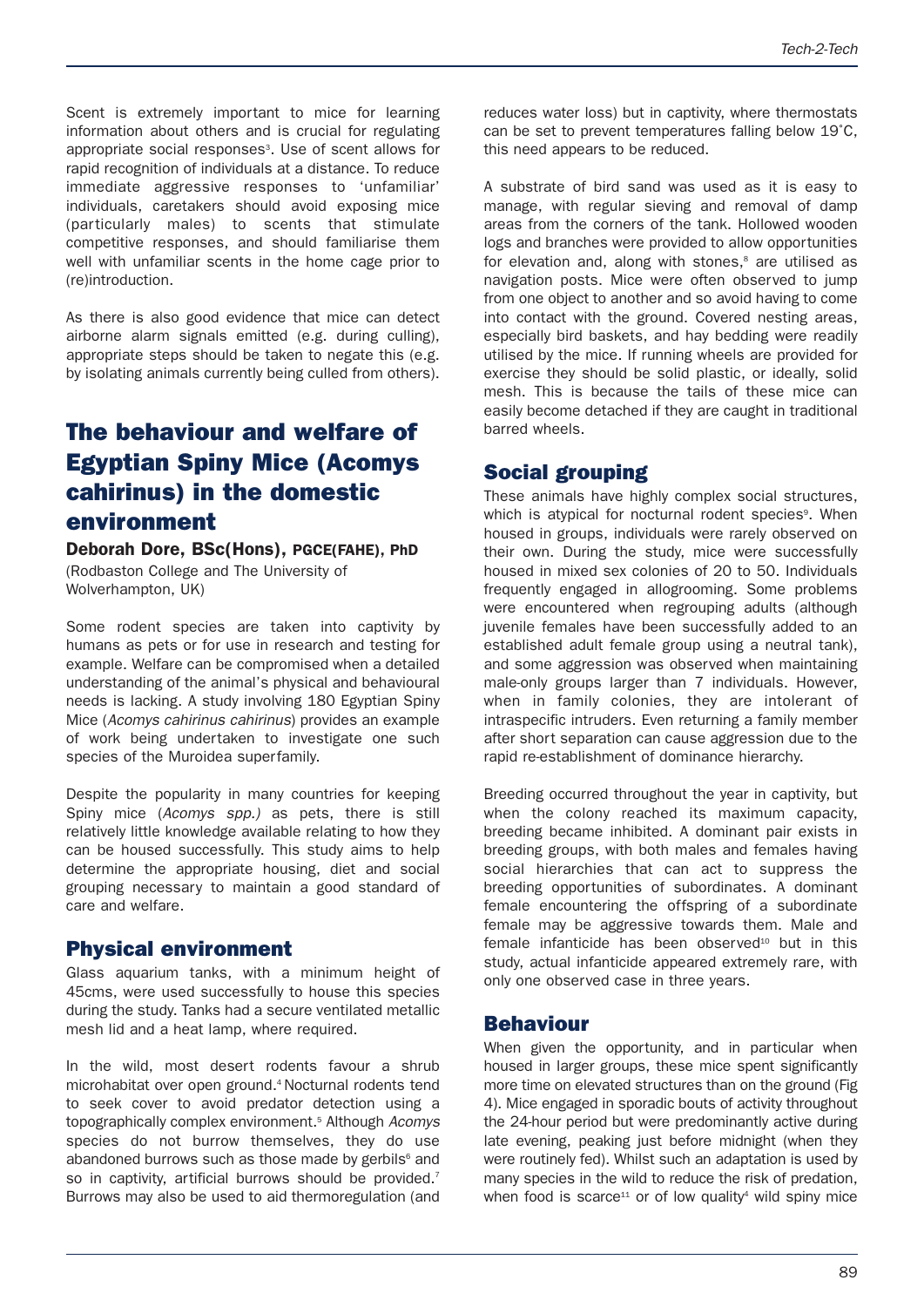have been observed to actively forage throughout the 24 hour period. Mice were observed to be curious and responsive to human interaction, and were quick to adapt to routine schedules.



**Figure 4.** Egyptian spiny mice utilising elevated structure. (Photo: Jacob Dore © 2008)



**Figure 5.** Egyptian spiny mouse drinking. (Photo: Adam Dore © 2008)

# **Feeding**

Feeding mainly took place nocturnally. Mice were fed on 25% rodent mix, 25% degu mix and 50% budgie/canary seed diet in ceramic bowls, and eagerly foraged for mealworms or dried insects. Coprophagy was observed during daylight hours. Mice showed favoured feeding times and diet, with a minority of certain individuals observed to hoard favourite foods. In the wild, snails are a favoured food (perhaps due to their water content) but in captivity these mice have been observed to prefer dried mealworms to live or rehydrated ones.<sup>12</sup> As an adaptation to the xeric (lacking in moisture) environments in which these mice are found naturally, mice seldom urinate, and lactation is also limited. <sup>13</sup> In captivity, these mice will readily used water bottles when fed a dry diet (Fig 5). Providing a false bottom to the plastic bottles prevented mice sitting on the top from chewing through them.

# **Conclusion**

The growing trend for housing exotic rodents has often outstripped education on appropriate animal husbandry methods. With specific regard to *Acomys* species, since the first observations on these animals as pets $6$  reported that these mice "attack humans… remain wild; interacting little with humans… living 2-3 years", successful domestication over the last decade has meant these observations may no longer apply. The mice in this study were friendly, curious, and adaptive, and after three years, none have yet been lost to old age.

# **The use, care and accommodation of wild animals or less usual species in scientific procedures – an inspector's view**

**Ngaire Dennison, MA, VETMB, MRCVS** (Home Office, UK)

# **Source of animals**

Prior to the use of wild caught rodents (in scientific procedures), the justification for their use and any requirements for exemption from Schedule 2 of the Animals (Scientific Procedures) Act 1986 (which requires that all commonly used laboratory animals are purpose bred and obtained from an approved establishment) <sup>14</sup> need to be considered and discussed with the Home Office Inspectorate, and any licence authorities required should be put in place. The local ethical review process also has an important role in considering the ethics of using unusual species or wild caught animals.

In the UK, capture of wild animals is considered a husbandry practice and is therefore exempt from ASPA controls though if any regulated procedures are to be undertaken at the site of capture, ASPA licence authorities require that this place of work be named (commonly these places are referred to as a Place Other than a Designated Establishment, or PODE). However, ethical considerations still apply.

Appendix A to European Convention ETS123<sup>15</sup> states that humane methods should be used, with provisions in place for dealing with captured animals found to be injured or in poor health. There may be additional requirements under other legislation or codes relating to capture or supply of animals, such as CITES, the Wildlife and Countryside Act 1981, Nature Conservation (Scotland) Act 2004, Conservation (Natural Habitats) Regulations 1994; or their transport. Guidance on the transport of experimental animals is published in Laboratory Animals (2005) 39(1) 1-39. In the UK, administration relating to the issuing of relevant permits and licences for capture is generally handled by DEFRA, English Nature and Scottish Natural Heritage.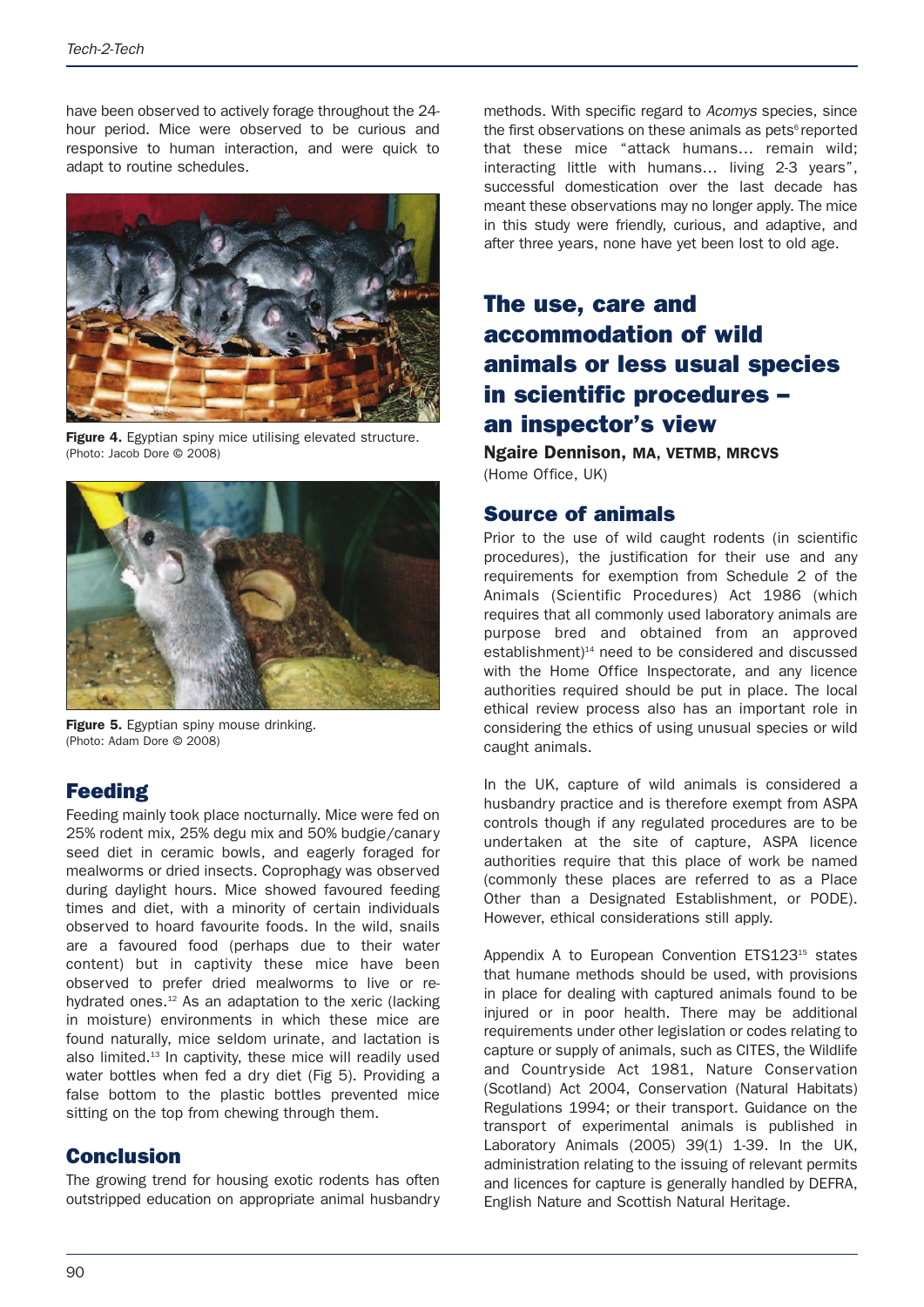When taking any animal from the wild, special consideration must be given to acclimatisation and quarantine, and expert advice should be taken (e.g. from a Named Veterinary Surgeon) on the acceptability of health status and zoonotic risks.



**Figure 6.** Water vole – an example of a less usual species used.

### **Husbandry**

Appropriate husbandry provisions are not only essential for good welfare of both wild caught and less commonly kept species, but are also required for reasons of good science. The most important single requirement in establishing conditions for the successful maintenance of wild species in captivity is to be properly informed of the biological and environmental needs of the species in its natural habitat.

Consideration needs to be given to temperature, humidity, breeding requirements, noise and other disturbances (e.g. handling), nutrition (which must be relevant to the physiological status of the individual animal), photoperiod, social hierarchies, provision of complex environments, and behavioural repertoire. The Home Office expectation is that standards set out in the Codes of Practice for rodents will be adhered to, but other parameters can be justified based on knowledge of the specific needs of the species. Information on such requirements should be obtained from those with relevant expertise for the species, and proposed husbandry systems should be agreed with the local Home Office Inspector at an early stage.

### *Social housing*

Unless naturally solitary, animals should be housed in socially compatible, stable groups. Steps should be taken to acquire compatible individuals and subsequent disruption to these social groups should be minimised. Single housing is only acceptable where there are exceptional veterinary, welfare or scientific reasons. Where animals are singly housed, this should be for the minimum time necessary and visual, auditory, olfactory and tactile contact should be maintained wherever possible.



**Figure 7.** Housing social animals (like these gerbils) together is important.

### *Environmental complexity/enrichment*

Sufficient space and adequate complexity should be provided to allow animals to express normal speciesspecific behaviours such as foraging, exercise and manipulative activities. Animals also benefit from having a degree of control or choice over their immediate environment.

Special care is needed for wild caught animals. Enclosures should be safe, easily cleaned (or disposable) and their design should incorporate 3D complexity in the form of shelves, sleeping structures/ shelters, a solid lying area, tubes, climbing racks and wheels, as appropriate to the species. Litter, bedding and nesting materials should also be provided with consideration given to any specific needs (e.g. breeding animals). Enrichment programmes should be regularly reviewed and updated.

### *Temperature/humidity*

When establishing protocols for temperature and humidity, where the standard Code of Practice is not appropriate, any effects on breeding performance, health of offspring and frequency of cage cleaning required must be considered.

### *Nutrition*

In order to meet both the nutritional and behavioural needs of the animals, carers need to think carefully about what to provide, along with how to present it. This means considering, for example, the foraging behaviours of the animals, their age and physiological state, and how animals will access the diet.

### *Photoperiod*

This may have possible effects on the animals relating to their weight, body composition, and reproductive performance.

### *Breeding*

When seeking to breed animals, consideration should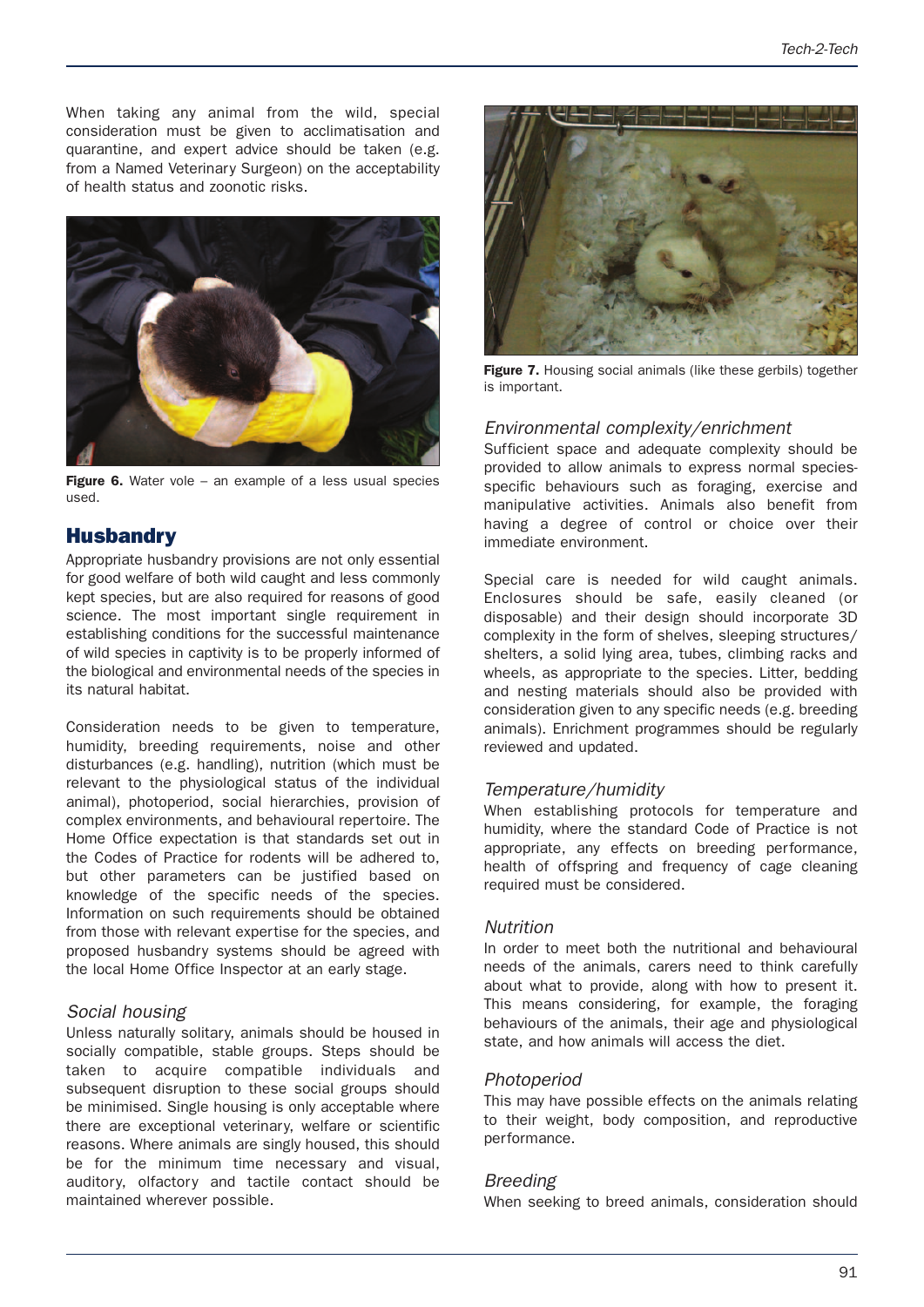be given to the natural social structure of the species (e.g. pairs, trios, harems, multiple males, hierarchies where only dominant animal/pair breed). In colonies involving only a small gene pool, inbreeding can lead to husbandry problems.

### *Noise/disturbance*

This can be a particular issue for wild caught animals or for certain species and it may impact on the animals in various ways (e.g. may affect breeding performance). It may be beneficial to leave animals undisturbed for specific periods (e.g. first 48 hours after giving birth). Where animals cannot be checked daily for welfare reasons, this should be discussed with the local Home Office Inspector.

# **Fate of animals**

This should be considered right from the outset. Discharge of animals from the Act at the end of procedures, allowing return to the wild, requires authorisation by the Home Office. Release of animals at the end of a study may have an impact on both how animals are housed and handled and can have potential welfare issues with respect to the impact of the release on the animal itself, or others in the local area.

### **Sources of information**

Codes of Practice and published general guidelines Home Office Inspectorate Experts Named vets Technicians/keepers/care staff with experience of keeping the species Literature reviews on specific species Other groups with experience of caring for the species in an experimental setting Internet (but view information with a degree of caution)

# **Use of ethologically based behavioural tests to characterise rodent welfare and phenotype mutant mice**

### **Rob Deacon**

(University of Oxford, UK)

Mice have a rich repertoire of everyday activities. Several protocols have been developed to measure the parameters of these "activities of daily living" (ADL). Changes, and deterioration in ADL, are one of the first symptoms of Alzheimer's disease and other central nervous system pathologies such as depression. Using mouse ADL, almost homologous models of such disorders can be created. The tests are generally simple and easy to perform. Specialised, expensive

apparatus is not required. Perhaps most importantly, mice do not appear to find such testing aversive. Indeed, their active display of such ADL without additional motivation suggests that they find these tests reinforcing.

These protocols could even be adapted to provide environmental enrichment in their home quarters. For example, it is recommended that the depth of bedding material in the home cage be increased to the maximum practical, as mice rapidly spontaneously dig if the depth of bedding is 5cm (the standard used in our digging protocol).

Performance on tests relating to burrowing, digging, marble burying, hoarding, cage edge walking, nesting (Fig 8), climbing and the tunnel maze was observed to be dramatically impaired by hippocampal lesions, which are one of the first histopathological landmarks of Alzheimer's disease.



**Figure 8.** Normal nest-building activity (a) in mice is clearly impaired following lesions of the hippocampus (b).

These protocols are more fully described elsewhere.<sup>16-22</sup>

# **Discussion Session: Is the FELASA list of clinical signs for rodents still valid?**

In 1994, FELASA published a report on pain and distress in laboratory rodents and lagomorphs. <sup>23</sup> This included a table (Fig 9) produced by Buckwell <sup>24</sup> setting out common physical signs of ill-health recognized or reported in rodents at the time, which were considered to be associated with the mild, moderate and substantial categories set out in the Animals (Scientific Procedures) Act 1986. It was hoped the table could help researchers to think about the impact of their work on animals and consider how humane endpoints might better be defined, for example, as the sum of various signs listed in the table.

The table has been extremely helpful in grading severity and is still widely used (though sometimes in ways not originally intended by its authors). However, since the table was originally drawn up much has been learned about rodent behaviour. It is recognised that many behavioural signs of suffering can be extremely subtle.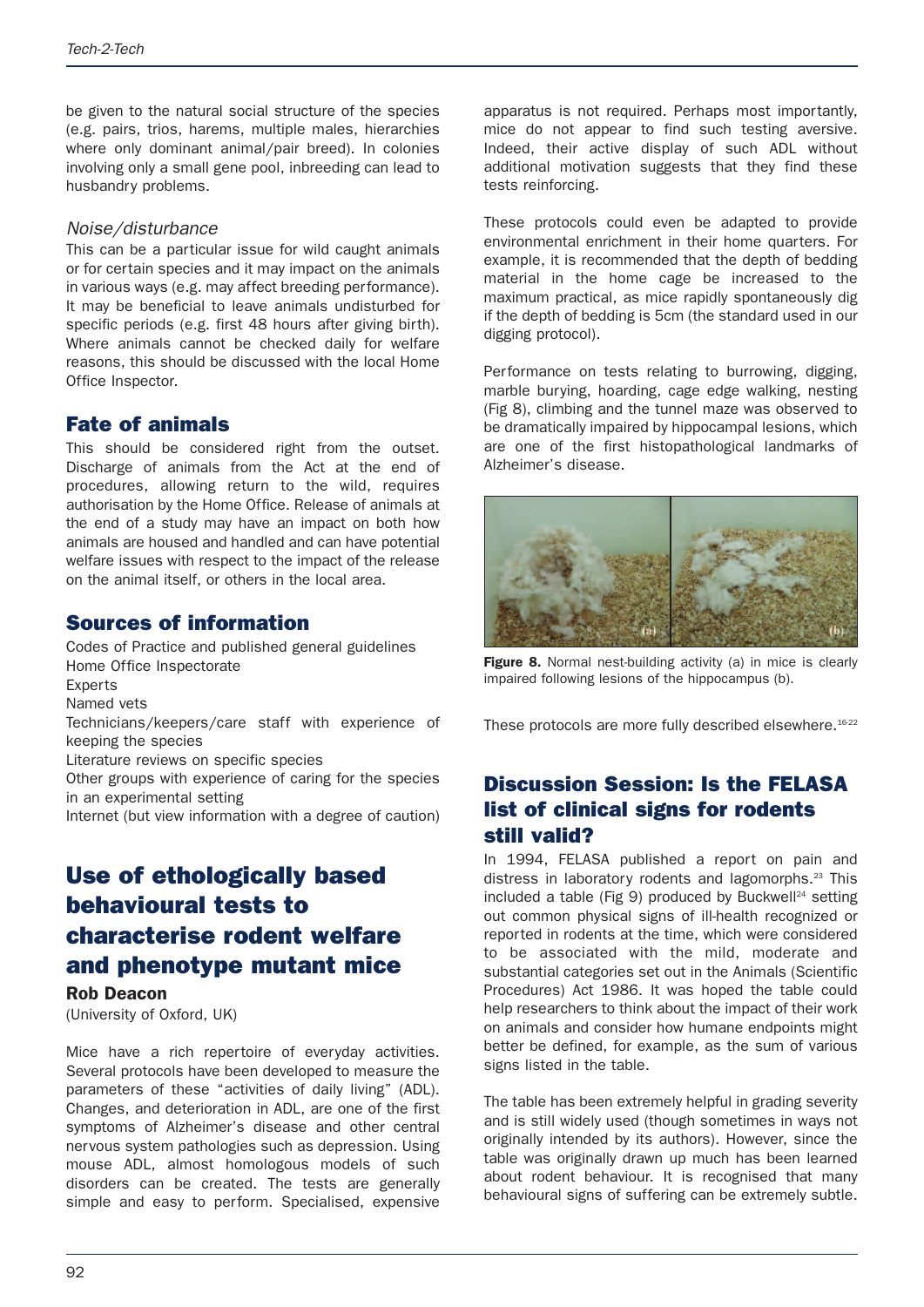Note: the first column has been added

|                                     | Mild                                                                                                 | Moderate                                                                       | Substantial                                                                                                     |
|-------------------------------------|------------------------------------------------------------------------------------------------------|--------------------------------------------------------------------------------|-----------------------------------------------------------------------------------------------------------------|
| Body weight                         | Reduced weight gain                                                                                  | Weight loss of up to<br>20%                                                    | Weight loss greater than<br>25%                                                                                 |
| Food<br>and<br>water<br>consumption | Food<br>and<br>water<br>consumption 40-75%<br>of normal for 72 h                                     | Food<br>and<br>water<br>consumption less than<br>40% of normal for 72 h        | Food<br>and<br>water<br>consumption less than 40%<br>for 7 days, or anorexia<br>(total inappetence) for 72<br>h |
| Piloerection                        | Partial piloerection                                                                                 | Staring coat - marked<br>piloerection                                          | Staring<br>marked<br>coat -<br>piloerection - with other<br>signs of dehydration such<br>as skin tenting        |
| Responsiveness                      | Subdued<br>but<br>animal<br>responsive,<br>shows<br>normal<br>provoked patterns of<br>behaviour      | Subdued animal shows<br>behaviour<br>subdued<br>patterns even when<br>provoked | Unresponsive to extraneous<br>activity and provocation                                                          |
| Peer<br>interaction                 | Interacts with peers                                                                                 | Little peer interaction                                                        |                                                                                                                 |
| Hunching                            | Hunched transiently<br>especially<br>after<br>dosing                                                 | Hunched<br>intermittently                                                      | Hunched<br>persistently<br>('frozen')                                                                           |
| Vocalization                        | Transient<br>vocalization                                                                            | Intermittent<br>vocalization<br>when<br>provoked                               | 'Distressed' -<br>vocalization<br>unprovoked                                                                    |
| Oculo-nasal<br>discharge            | Oculo-nasal<br>discharge<br>transient<br>signs of<br>(typically<br>chromodacryorrhoea<br>in rodents) | Oculo-nasal discharge<br>persistent                                            | Oculo-nasal<br>discharge<br>persistent and copious                                                              |
| Respiration                         | Normal respiration                                                                                   | Intermittent abnormal<br>breathing pattern                                     | Laboured respiration                                                                                            |
| <b>Tremors</b>                      | <b>Transient tremors</b>                                                                             | Intermittent tremors                                                           | <b>Persistent tremors</b>                                                                                       |
| <b>Convulsions</b>                  | No convulsions                                                                                       | Intermittent<br>convulsions                                                    | Persistent convulsions                                                                                          |
| <b>Prostration</b>                  | No prostration                                                                                       | Transient prostration<br>(less than 1 h)                                       | Prolonged<br>prostration<br>(more than 1 h)                                                                     |
| Self-<br>mutilation                 | No self-mutilation                                                                                   | No self-mutilation                                                             | Self-mutilation                                                                                                 |

**Figure 9.** Physical signs for rodents related to mild, moderate and substantial severity

There is now increased emphasis on looking at using the animals' interactions with their environment as welfare indicators, such as reduced nest building, gnawing on chew blocks, foraging for supplementary food in the litter and so on. Much too has also been learned about physiological signs of reduced health or wellbeing and people are utilising physiological indicators that may occur in the absence of any changes visible to the human observer.

Some people's views have also changed about particular definitions in terms of how they relate to different levels of suffering and in more general terms the issue of what actually constitutes mild, moderate and substantial suffering has been the recent subject of debate. 25

With this in mind, views were sought from Rodent Welfare Group members as to:

- i) whether the signs used in the table are descriptive enough;
- ii) whether the signs could be quantified more accurately;
- iii) whether the signs are appropriate for the level of severity they are describing.

Consideration of these issues is pertinent given possible future changes in the way the severity of animal suffering is reported in the UK.<sup>26</sup>

The discussion highlighted that there is general agreement that the contents of the table provide a good starting point for considering the impact of an experiment on an animal. However it is essential that the table is then tailored to the specific protocols to be used, and the species, strain and origin (wild versus lab bred) of animals involved. It was also agreed that adding some description to the clinical signs, could be beneficial.

Views were expressed that:

- **●** The context in which animals were being observed was extremely important. For example, over what period of time did weight loss occur, and what was the starting weight of the animal?
- **●** There may sometimes be conflict between signs.
- **●** The contents of this table should not be directly extrapolated to other species. Indeed, there is a need even to tailor the tables separately for mice and for rats.
- **●** In some cases, the signs need to be expanded e.g. water intake should also take into account 'increased' drinking.
- **●** The signs would be viewed differently if observed in stock animals versus those involved in experiments.
- **●** Possible new criteria or signs could include: gait, measurements involving urine/faeces, grinding of teeth or excessive chewing, rectal temperature, increased responsiveness to touch, exploratory behaviour (e.g. rearing), repetitive or stereotypic behaviour, grooming behaviour.
- **●** Different emphasis is usually given to different signs within the table e.g. body weight loss is often viewed as one of the most important indicators.
- **●** Since the table was first established, the generation of transgenic animals has escalated exponentially. Phenotype can have a considerable impact, both on what might be considered 'normal behaviour' and on an animal's ability to engage in certain behaviours.
- **●** In order to properly assess the potential relevance of the clinical signs it is imperative that people are able to recognize what might be regarded as normal behaviour of the particular animals in their care.
- **●** There is a degree of subjectivity involved in assessment, and this possible variability will increase where signs are not descriptive. For example, one person's 'transient' is another's 'intermittent'. This subjectivity may also then extend to considering what this means in terms of the animals' experiences e.g. some people may also feel that substantial suffering for ten minutes is better than moderate suffering across three days – others may feel the opposite is true.
- This table should be considered to be an evolving document, requiring regular review as new knowledge comes to light.

Subject to further consultation, future work to take account of these deliberations may occur during 2009. Please contact: research\_animals@rspca.org.uk for further information.